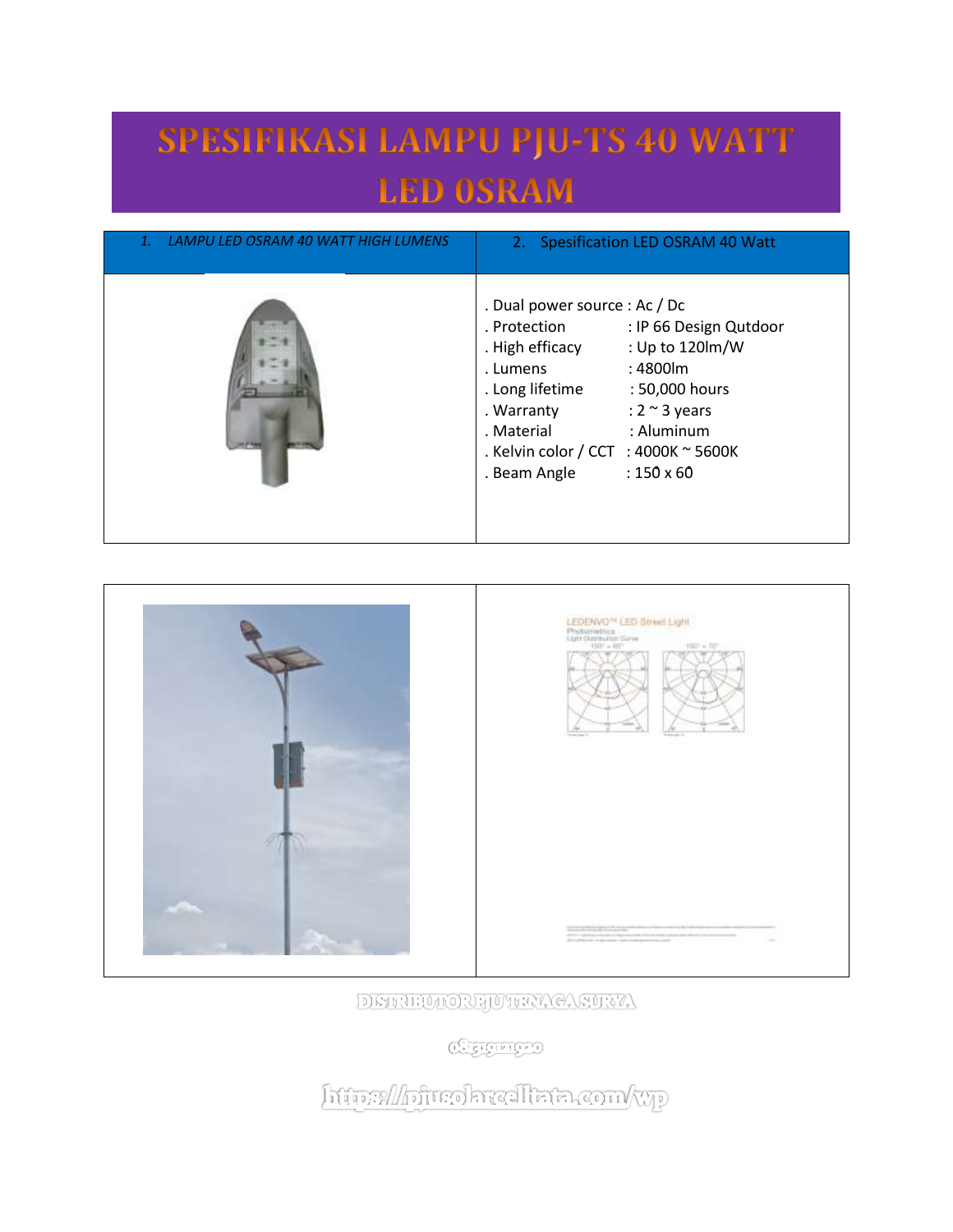| Solar panel / PV Module<br>1. | 2. Spesification 60 Watt Pick / WP x 2 pcs                                                                                                                                                                                                                                          |  |
|-------------------------------|-------------------------------------------------------------------------------------------------------------------------------------------------------------------------------------------------------------------------------------------------------------------------------------|--|
|                               | . Module type<br>: Poly Crystalline<br>. Power Qutput<br>$: 120$ watt<br>. Voltage at Pmax, Impp<br>: 17.5 Volt<br>. Current at Pmax, Impp<br>: 6,85 Amper<br>: 21.6 Volt<br>. Open circuit current Voc<br>. Short circuit current Isc<br>: 7.1 Amper<br>$: 15$ years<br>. Warranty |  |

| Controller Smart SRNE 12/24 Volt {15-20 A}<br>1. | 2. Spesification SMART SRNE                                                                                               |                                                                                                                                     |
|--------------------------------------------------|---------------------------------------------------------------------------------------------------------------------------|-------------------------------------------------------------------------------------------------------------------------------------|
| <b>STORIED</b>                                   | . Model type<br>. Power Input<br>. Voltage input PV<br>. Current Max<br>. Volttage Load LED<br>. Protection<br>. Warranty | : Smart SRNE<br>$: 12/24$ volt<br>: 15 $\approx$ 55 Volt<br>: $5 \approx 15$ Amper<br>: $15 \approx 60$ Volt<br>: IP68<br>: 1 years |

| <b>Battery Vrla / lead acid</b><br>1. | 2. Spesification                                                                                                                                         |  |
|---------------------------------------|----------------------------------------------------------------------------------------------------------------------------------------------------------|--|
|                                       | . Model type<br>: Vrla - Lead acid<br>. Power Amper<br>: 100 Ah<br>. Voltage<br>: 12.6 ~ 13.2 Volt<br>. Lifetime<br>: 2 years<br>: 1 years<br>. Warranty |  |